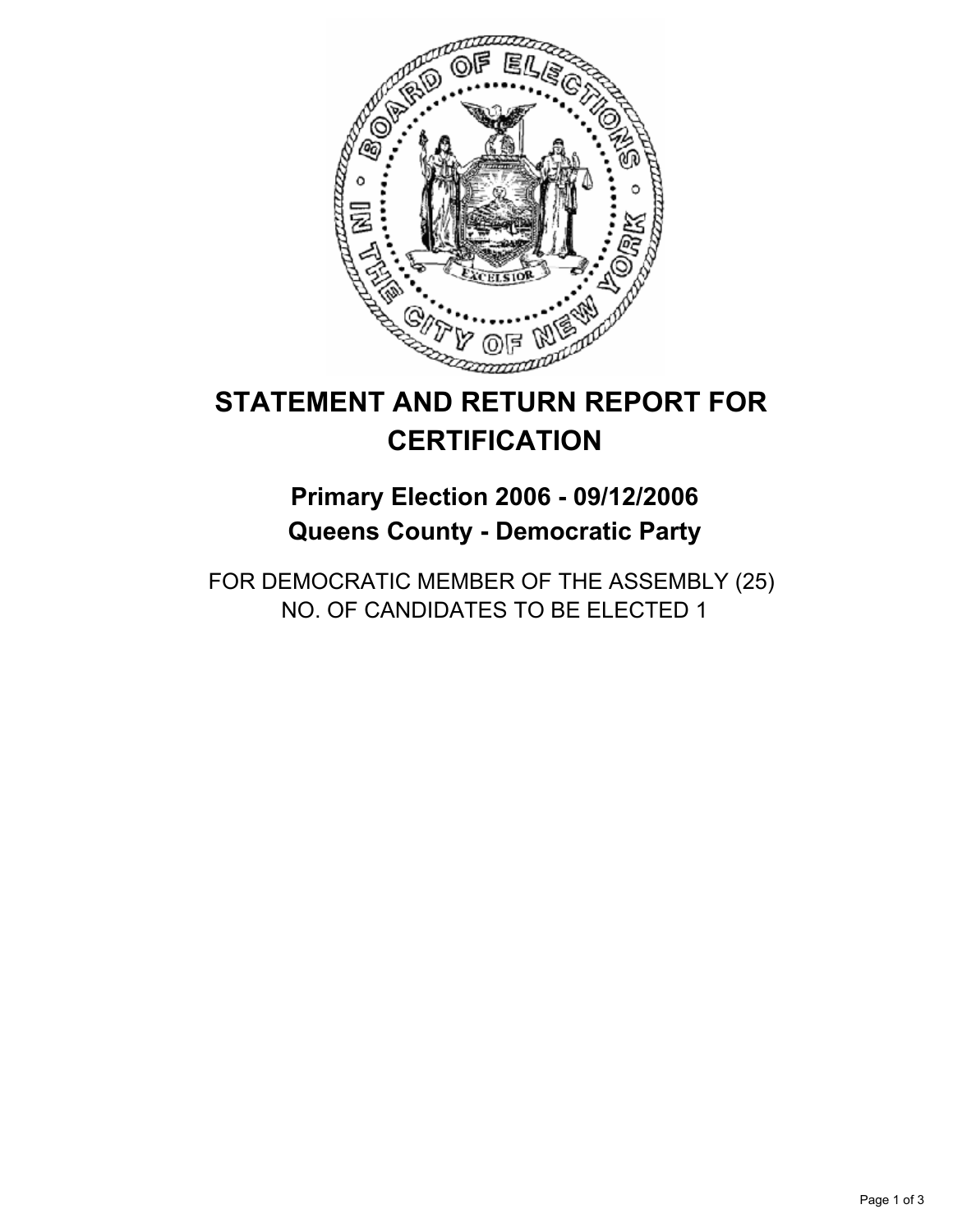

#### **ASSEMBLY DISTRICT 25**

| <b>TOTAL VOTES</b> | 3,229 |
|--------------------|-------|
| RORY I LANCMAN     | 2,458 |
| MORSHED ALAM       | 771   |
| AFFIDAVIT          | 37    |
| ABSENTEE/MILITARY  | 104   |
| <b>EMERGENCY</b>   | 9     |